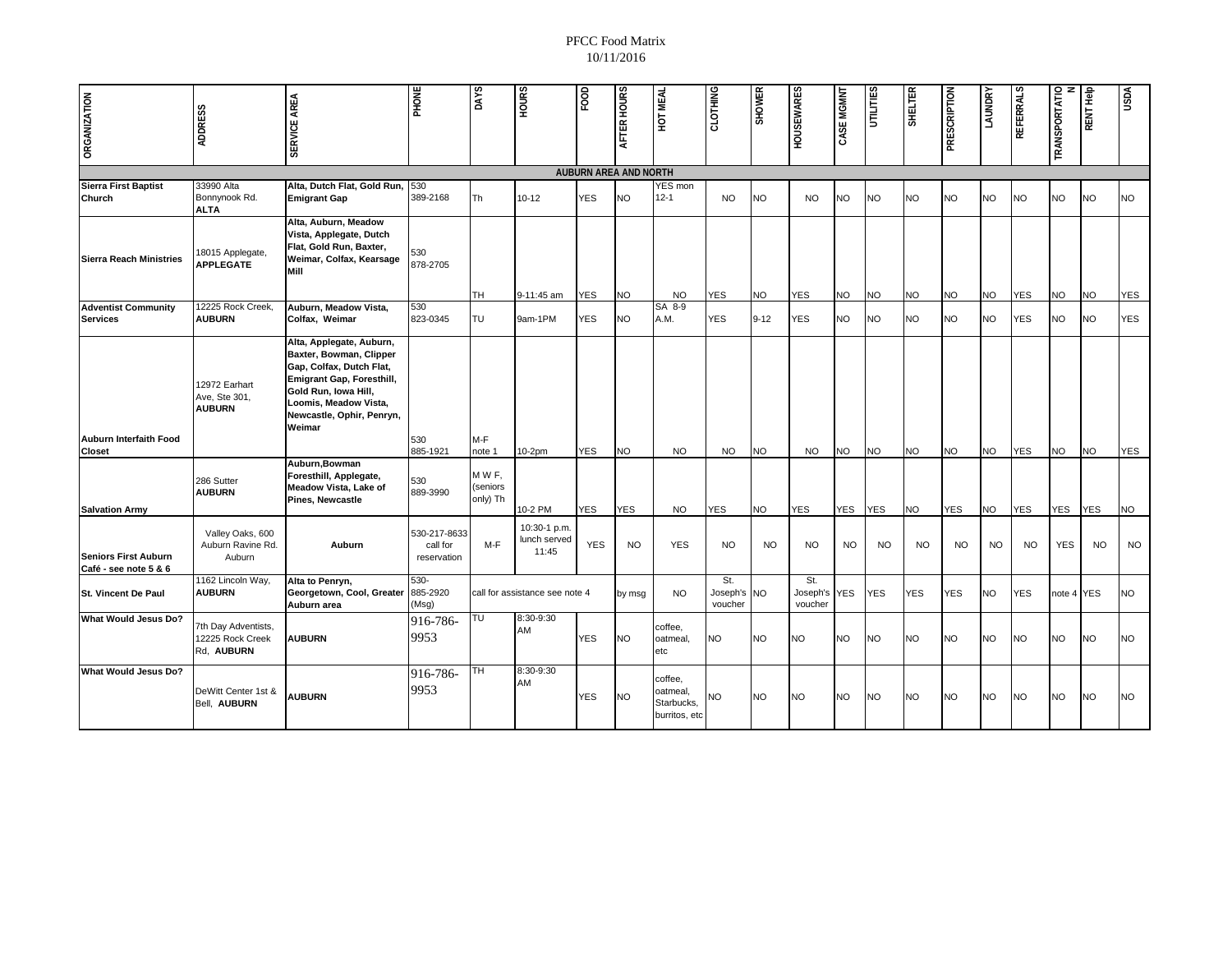| <b>ORGANIZATION</b>                                 | <b>ADDRESS</b>                                           | AREA<br>SERVICE                                                                 | PHONE                       | DAYS                     | <b>HOURS</b>                                  | FOOD          | AFTER HOURS       | HOT MEAL                  | CLOTHING   | <b>SHOWER</b> | <b>FOUSEWARES</b> | CASE MGMNT | <b>CELITILI</b> | <b>SHELTER</b> | PRESCRIPTION | <b>LAUNDRY</b> | <b>REFERRALS</b> | TRANSPORTATIO | RENT Help  | <b>USDA</b> |
|-----------------------------------------------------|----------------------------------------------------------|---------------------------------------------------------------------------------|-----------------------------|--------------------------|-----------------------------------------------|---------------|-------------------|---------------------------|------------|---------------|-------------------|------------|-----------------|----------------|--------------|----------------|------------------|---------------|------------|-------------|
| COLFAX, MEADOW VISTA, COOL, GEORGETOWN DIVIDE       |                                                          |                                                                                 |                             |                          |                                               |               |                   |                           |            |               |                   |            |                 |                |              |                |                  |               |            |             |
| <b>Salvation Army</b>                               | 320 S Canyon Way<br>Ste A , COLFAX                       | Colfax, Dutch Flat, Alta,<br>Weimar, Hwy 80 corridor<br><b>Weimar to Baxter</b> | 530<br>346-2722             | Tu-W                     | 10-3 PM                                       | <b>YES</b>    | N <sub>O</sub>    | <b>NO</b>                 | <b>NO</b>  | <b>NO</b>     | <b>NO</b>         | <b>NO</b>  | <b>REACH</b>    | <b>NO</b>      | <b>NO</b>    | <b>NO</b>      | <b>YES</b>       | <b>YES</b>    | <b>YES</b> | <b>NO</b>   |
| Seniors First Colfax Café<br>- see note $5 & 6$     | Methodist Church 59<br>W. Church St. Colfax              | Colfax                                                                          | 530 305-6362<br>Resv Reg'd. | <b>MWF</b>               | 11:15-12:30<br>pm lunch<br>11:30              | <b>YES</b>    | NΟ                | <b>YES</b>                | <b>NO</b>  | <b>NO</b>     | <b>NO</b>         | <b>NO</b>  | <b>NO</b>       | <b>NO</b>      | <b>NO</b>    | <b>NO</b>      | <b>NO</b>        | YES NO        |            | <b>NO</b>   |
| WWJD?<br>@ Colfax United<br><b>Methodist Church</b> | Methodist Church 59<br>W. Church Street<br><b>COLFAX</b> | Colfax, Dutch Flat, Alta,<br>Weimar, Hwy 80 corridor<br><b>Weimar to Baxter</b> | 530<br>346-9147             | Tu                       | $8:00 - 9:30$<br>a.m.                         | <b>YES</b>    | <b>NO</b>         | <b>YES</b>                | <b>YES</b> | <b>NO</b>     | <b>NO</b>         | <b>NO</b>  | <b>NO</b>       | <b>NO</b>      | <b>NO</b>    | <b>NO</b>      | <b>NO</b>        | <b>NO</b>     | <b>NO</b>  | <b>NO</b>   |
| <b>Friendly Neighbors</b>                           | <b>MEADOW VISTA</b><br>NA-private homes                  | Meadow Vista, Applegate,<br>Clipper Gap, Heather Glen,<br>Weimar                | 530-<br>637-5359            | phone                    | Phone                                         | see<br>note 3 | CALL              | <b>NO</b>                 | <b>NO</b>  | <b>NO</b>     | <b>NO</b>         | <b>NO</b>  | <b>NO</b>       | <b>NO</b>      | <b>NO</b>    | <b>NO</b>      | <b>NO</b>        | <b>NO</b>     | <b>NO</b>  | <b>NO</b>   |
| <b>Cool Community Church</b>                        | 863 Cave Valley Rd<br>COOL, 95314                        | Cool, Pilot Hill, Coloma,<br>Lotus                                              | $530 -$<br>885-4385         |                          | 3rd Thurs 4:30-6:30<br>p.m.                   | <b>YES</b>    | <b>NO</b>         | <b>NO</b>                 | <b>NO</b>  | <b>NO</b>     | <b>NO</b>         | <b>NO</b>  | <b>NO</b>       | <b>NO</b>      | <b>NO</b>    | <b>NO</b>      | <b>NO</b>        | <b>NO</b>     | <b>NO</b>  | <b>NO</b>   |
| <b>Calvary Chapel</b><br><b>Georgetown Divide</b>   | 3757 State Hwy 193<br><b>GREENWOOD</b>                   | Kelsey to Coloma to Cool                                                        | 530-<br>823-1622            | Tu                       | $12 - 3$                                      | <b>YES</b>    | NO.               | <b>NO</b>                 | <b>NO</b>  | <b>NO</b>     | <b>NO</b>         | <b>NO</b>  | <b>NO</b>       | <b>NO</b>      | <b>NO</b>    | <b>NO</b>      | NO.              | <b>NO</b>     | <b>NO</b>  | <b>NO</b>   |
|                                                     |                                                          |                                                                                 |                             |                          |                                               |               | <b>FORESTHILL</b> |                           |            |               |                   |            |                 |                |              |                |                  |               |            |             |
| Elijah's Jar -                                      | 24617 Foresthill<br>રત.,<br><b>FORESTHILL</b>            | Foresthill, Iowa Hill,<br>Michigan Bluff, Baker<br>Ranch Yankee Jim             | 530<br>367-3085             | <b>SEE</b><br><b>HRS</b> | W10:30-12:30;<br>F 1:30-3:30:<br>3rd Th 8-10a | <b>YES</b>    | <b>NO</b>         | only<br>Thanks-<br>giving | <b>YES</b> | <b>NO</b>     | <b>NO</b>         | <b>NO</b>  | <b>NO</b>       | <b>NO</b>      | <b>NO</b>    | <b>NO</b>      | <b>YES</b>       | <b>NO</b>     | <b>NO</b>  | <b>YES</b>  |

**IF YOU KNOW OF CORRECTIONS, PLEASE CONTACT Sandy Bassett at slbassett@att.net**

1. Auburn Interfaith Food Closet: also open the last Saturday of each month, 10 AM - 2 PM.

3. Friendly Neighbors - call for assistance.

4. St. Vincent de Paul Aubum: Food and Transportation by arrangement. Service area extends to Tahoe within Placer County for Referrals and Emergency needs.<br>5. All café clients need to be 60+ and need to make a reservation

6. Seniors First provides free transportation to the Café locations for inbound Seniors. Call 3 days in advance at (530) 889-9500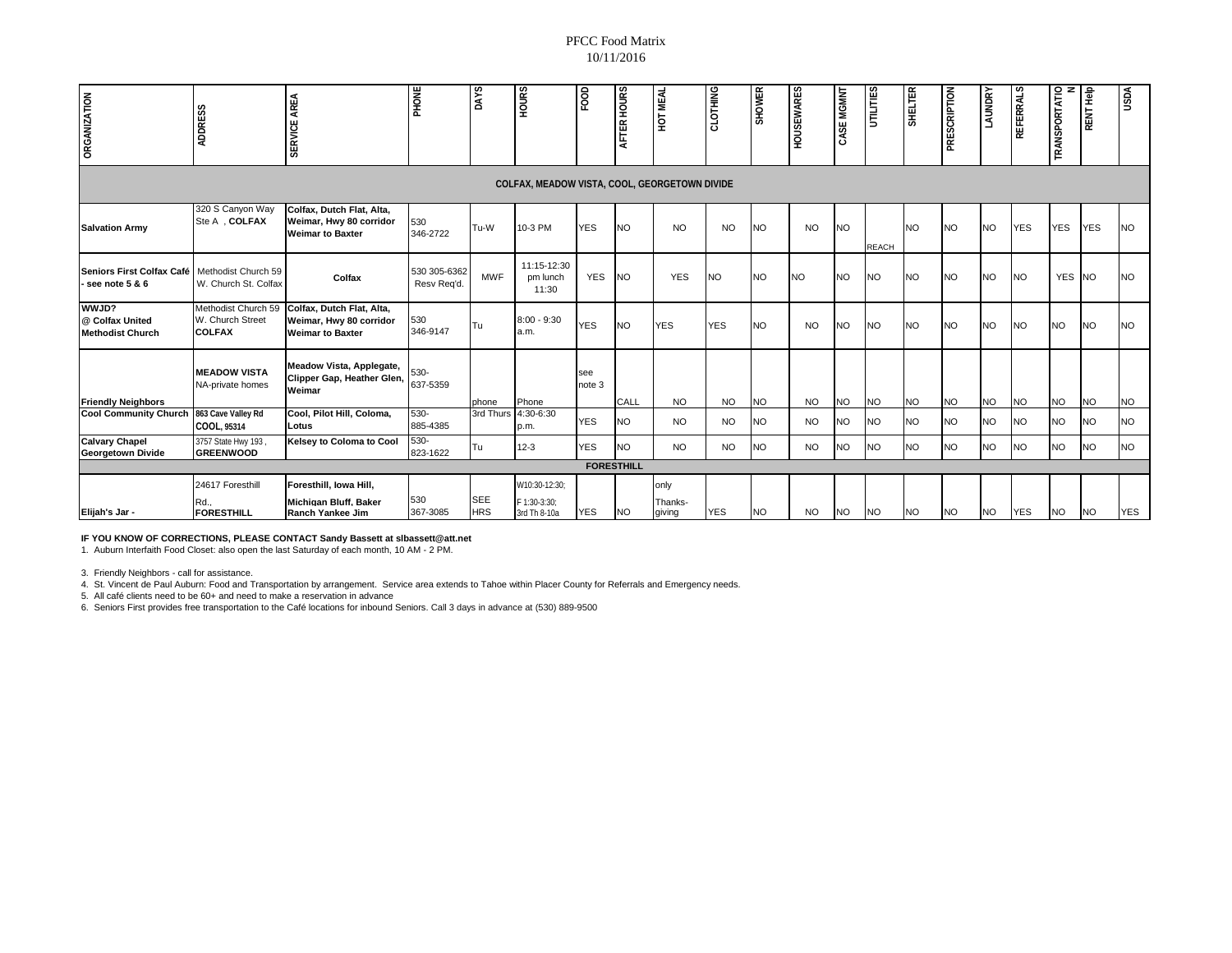| <b>ORGANIZATION</b>                                                  | <b>ADDRESS</b>                                      | SERVICE AREA                                                   | PHONE                                   | DAYS                | <b>HOURS</b>                           | FOOD                     | AFTER HOURS  | HOT MEAL                              | CLOTHING  | <b>SHOWER</b>    | <b>HOUSEWARES</b> | CASE MGMNT | UTILITIES  | <b>SHELTER</b> | PRESCRIPTION | <b>LAUNDRY</b> | REFERRALS  | <b>TRANSPORTATIO</b> | RENT Help  | Vasn       |
|----------------------------------------------------------------------|-----------------------------------------------------|----------------------------------------------------------------|-----------------------------------------|---------------------|----------------------------------------|--------------------------|--------------|---------------------------------------|-----------|------------------|-------------------|------------|------------|----------------|--------------|----------------|------------|----------------------|------------|------------|
| <b>ROSEVILLE/ROCKLIN</b>                                             |                                                     |                                                                |                                         |                     |                                        |                          |              |                                       |           |                  |                   |            |            |                |              |                |            |                      |            |            |
| <b>Loomis Basin Food</b><br>Pantry                                   | Methodist Church<br>6414 Brace Rd.,<br>LOOMIS       | Loomis, Penryn,<br>Newcastle, Rocklin                          | 916<br>652-0469                         | CALL                | CALL                                   | YES                      | <b>NO</b>    | <b>NO</b>                             | <b>NO</b> | <b>NO</b>        | <b>NO</b>         | <b>NO</b>  | <b>NO</b>  | <b>NO</b>      | <b>NO</b>    | NO             | <b>NO</b>  | <b>NO</b>            | NO         | <b>NO</b>  |
| <b>Mosaic Christian Church</b>                                       | 4430 Granite Dr<br><b>ROCKLIN</b>                   | Rocklin, Loomis, Penrin,<br>Roseville                          | 916-<br>632-8600                        | 2nd and<br>4th Wed. | 8:00-11:00                             | <b>YES</b>               | CALL         | <b>NO</b>                             | <b>NO</b> | <b>NO</b>        | <b>NO</b>         | <b>NO</b>  | NO         | <b>NO</b>      | <b>NO</b>    | NO             | <b>NO</b>  | <b>NO</b>            | NO         | <b>YES</b> |
| <b>Abundant Life</b><br>Fellowship                                   | 706 Atlantic St.,<br><b>ROSEVILLE</b>               | anyone                                                         | 916-<br>783-1989                        | W                   | 10-12:30<br>p.m.                       | <b>YES</b>               | <b>NO</b>    | <b>SUN ON</b><br><b>BUS HOME YES</b>  |           | <b>NO</b>        | <b>NO</b>         | <b>NO</b>  | <b>NO</b>  | <b>NO</b>      | <b>NO</b>    | NO.            | <b>NO</b>  | <b>NO</b>            | <b>NO</b>  | <b>YES</b> |
| <b>Antelope Springs Church</b>                                       | 4555 PFE Rd.<br><b>ROSEVILLE</b>                    | Within 3 mile radius of<br>church                              | $916 -$<br>773-7727                     | Tue/W               | $1-4$ pm                               | <b>YES</b>               | NO           | <b>NO</b>                             | <b>NO</b> | <b>NO</b>        | <b>NO</b>         | <b>NO</b>  | <b>NO</b>  | NO             | <b>NO</b>    | NΟ             | <b>NO</b>  | <b>NO</b>            | <b>NO</b>  | <b>NO</b>  |
| <b>HarvestCommunity</b><br>Church                                    | 1376 Blue Oaks Blvd<br><b>ROSEVILLE</b>             | <b>Placer County</b>                                           | $916 -$<br>771-4781                     | Tu                  | 4:30-5:30<br>p.m.                      | <b>YES</b>               | NO           | <b>NO</b>                             | <b>NO</b> | <b>NO</b>        | <b>NO</b>         | <b>NO</b>  | <b>NO</b>  | <b>NO</b>      | <b>NO</b>    | <b>NO</b>      | <b>NO</b>  | <b>NO</b>            | NO         | <b>YES</b> |
| No. Roseville Recreation<br>Center                                   | 313 High St.,<br><b>ROSEVILLE</b>                   | SEE NOTE 6                                                     | $916 -$<br>789-7884                     | M-F                 | $10:30 - 6$<br>leave<br>message        | <b>YES</b><br>NOTE<br>#4 | VO           | Monday 2-<br>4:45<br>$T-F$ 3-<br>5:45 | <b>NO</b> | <b>NO</b>        | <b>NO</b>         | YES        | <b>NO</b>  | <b>NO</b>      | <b>NO</b>    | NO             | <b>YES</b> | <b>NO</b>            | NO         | <b>NO</b>  |
| <b>Rhema Christian Church</b>                                        | 1020 Sundown Wy<br><b>ROSEVILLE</b>                 | Roseville, Rocklin, Citrus<br><b>Heights, Antelope</b>         | 916-<br>747-2600                        | 3rd Sat             | 10-12 a.m.                             | yes                      | no           | no                                    | no        | no               | no                | no         | no         | no             | no           | no             | no         | no                   | no         | no         |
| <b>Salvation Army</b>                                                | 100 Lincoln St<br><b>ROSEVILLE</b>                  | Lincoln, Loomis, Penryn,<br>Rocklin, Roseville, Granite<br>Bay | 916<br>784-3233                         | M-Th; F             | 10 - 3 PM; F<br>$1-3$                  | YES                      | NO.          | F 11-<br>12:30 SA<br>9-10:30          | YES       | YES <sub>2</sub> | <b>NO</b>         | YES        | <b>YES</b> | <b>YES</b>     | <b>NO</b>    | <b>NO</b>      | <b>YES</b> | <b>YES</b>           | <b>YES</b> | <b>YES</b> |
| <b>Seniors First Rocklin</b><br>Café - see note 5 & 6                | Rolling Oaks 5725<br>Shannon Bay Dr.<br>Rocklin     | <b>Rocklin</b>                                                 | 916-622-1235<br>call for<br>reservation | M-F                 | 10:15-12:15<br>lunch 11:30             | <b>YES</b>               | NO           | <b>YES</b>                            | NΟ        | <b>NO</b>        | <b>NO</b>         | <b>NO</b>  | NO         | <b>NO</b>      | <b>NO</b>    | NO             | <b>NO</b>  | <b>YES</b>           | NO.        | <b>NO</b>  |
| <b>Seniors First Roseville</b><br>Maidu Café - see note 5<br>& 6     | Maidu Village 101<br>Sterling Ct. Roseville         | Roseville                                                      | 916-622-8524<br>Call for<br>reservation | M-F                 | 10:00-12:45<br>pm lunch at<br>11:30    | <b>YES</b>               | NO           | <b>YES</b>                            | <b>NO</b> | <b>NO</b>        | <b>NO</b>         | <b>NO</b>  | NO.        | <b>NO</b>      | <b>NO</b>    | NO.            | <b>NO</b>  | YES NO               |            | <b>NO</b>  |
| <b>Seniors First Roseville</b><br>Manzanita Café - see<br>note 5 & 6 | Manzanita, 1013<br>Madden Lane,<br>Roseville        | Roseville                                                      | 916-368-2404<br>Call for<br>reservation | $M-F$               | 10:30-12:30<br>unch at 11:15           | <b>YES</b>               | NO           | <b>YES</b>                            | NO        | <b>NO</b>        | <b>NO</b>         | <b>NO</b>  | NO.        | <b>NO</b>      | <b>NO</b>    | NO             | <b>NO</b>  | <b>YES</b>           | <b>NO</b>  | <b>NO</b>  |
| <b>Seniors First Sutter</b><br>Terrace Café - see note 5<br>& 6      | Sutter Terrace, 6725<br>Fiddyment Rd.<br>Roseville  | Roseville                                                      | 530-368-3146<br>call for<br>reservation | M-F                 | $10:00 - 1:00$<br>pm lunch at<br>11:30 | <b>YES</b>               | NO           | <b>YES</b>                            | <b>NO</b> | <b>NO</b>        | <b>NO</b>         | <b>NO</b>  | NO         | <b>NO</b>      | NO.          | NΟ             | <b>NO</b>  | <b>YES</b>           | <b>NO</b>  | <b>NO</b>  |
| <b>Seniors First Woodcreek</b><br>Café - see note 5 & 6              | Woodcreek Terrace,<br>1235 Hemmingway,<br>Roseville | Roseville                                                      | 530-305-0274<br>call for<br>reservation | M-F                 | 10:15-12:15<br>p.m. lunch at<br>11:30  | <b>YES</b>               | NΟ           | <b>YES</b>                            | <b>NO</b> | <b>NO</b>        | <b>NO</b>         | <b>NO</b>  | NO         | <b>NO</b>      | <b>NO</b>    | ΝO             | <b>NO</b>  | YES NO               |            | <b>NO</b>  |
| <b>St. Vincent De Paul</b>                                           | 503 Giuseppe Ct<br>Suite 8,<br><b>ROSEVILLE</b>     | Rocklin, Roseville, Granite<br><b>Bay</b>                      | 916<br>781-3303                         | M-F                 | 9 - 4 PM                               | M-F 9-<br><b>11 AM</b>   | <b>NO</b>    | note 1                                | YES       | <b>NO</b>        | YES               | <b>NO</b>  | NO.        | <b>NO</b>      | YES          | <b>NO</b>      | YES        | <b>NO</b>            | NO         | <b>YES</b> |
| What Would Jesus Do?                                                 | note 3<br><b>ROSEVILLE</b>                          | <b>ROSEVILLE</b>                                               |                                         | daily               | 8:30-9:30<br>AM                        | YES                      | YES·<br>call | YES                                   | YES       | <b>NO</b>        | YES               | YES        | <b>NO</b>  | <b>NO</b>      | YES          | <b>NO</b>      | YES        | YES                  | <b>YES</b> | <b>NO</b>  |